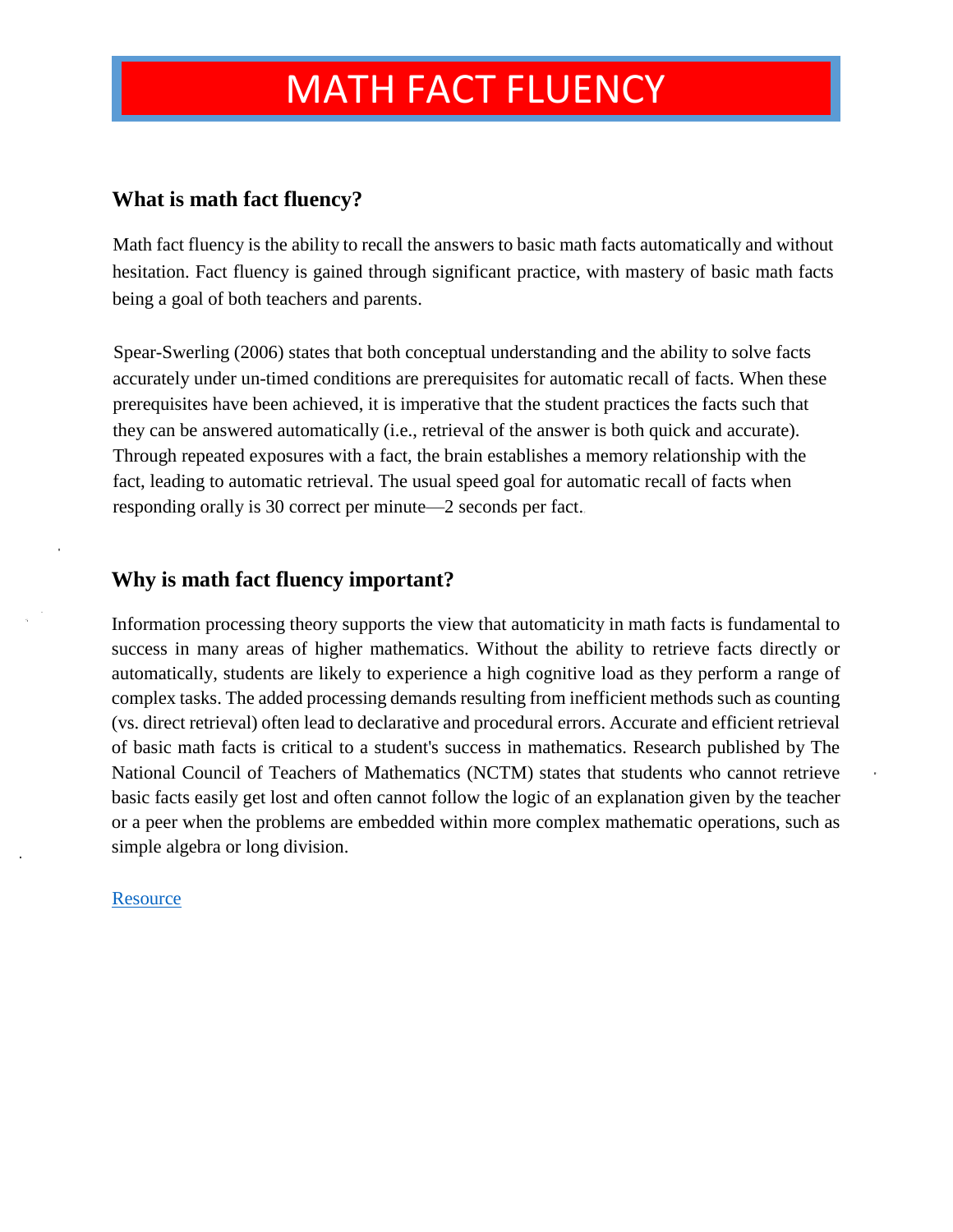### **Required Fluencies in the Common Core State Standards for Mathematics**

When it comes to measuring the full range of the Standards, usually the first things that come to mind are the mathematical practices, or perhaps the content standards that call for conceptual understanding. However, the Standards also address another aspect of mathematical attainment that is seldom measured at scale either: namely, whether students can perform calculations and solve problems quickly and accurately. At each grade level in the Standards, one or two fluencies are expected:

| Grade          | <b>Required Fluency</b>                                 |  |
|----------------|---------------------------------------------------------|--|
| K              | Add/subtract within 5                                   |  |
|                | Add/subtract within 10                                  |  |
| $\overline{2}$ | Add/subtract within 20 $^1$                             |  |
|                | Add/subtract within 100 (pencil and paper)              |  |
| 3              | Multiply/divide within $100^2$ Add/subtract within 1000 |  |
| $\overline{4}$ | Add/subtract within 1,000,000                           |  |
| 5              | Multi-digit multiplication                              |  |
| 6              | Multi-digit division                                    |  |
|                | Multi-digit decimal operations                          |  |
| 7              | Solve $PX + q = r$ , $p(X + q) = r$                     |  |
| 8              | Solve simple systems by inspection                      |  |

*Fluent* in the Standards means 'fast and accurate." It might also help to think of fluency as meaning the same thing as when we say that somebody is fluent in a foreign language: when you're fluent, you flow. Fluent isn't halting, stumbling, or reversing oneself. Assessing fluency requires attending to issues of time (and even perhaps rhythm, which could be achieved with technology).

The word fluency was used judiciously in the Standards to mark the endpoints of progressions of learning that begin with solid underpinnings and then pass upward through stages of growing maturity. In fact, the rarity of the word itself might easily lead to fluency becoming invisible in the Standards—one more among 25 things in a grade, easily overlooked. Assessing fluency could remedy this, and at the same time allow data collection that could eventually shed light on whether the progressions toward fluency in the Standards are realistic and appropriate.

1 By end of year, know from memory all sums of two one-digit numbers 2 By end of year, know from memory all products of two one-digit numbers

#### **[Resource](https://www.engageny.org/sites/default/files/resource/attachments/ccssfluencies.pdf)**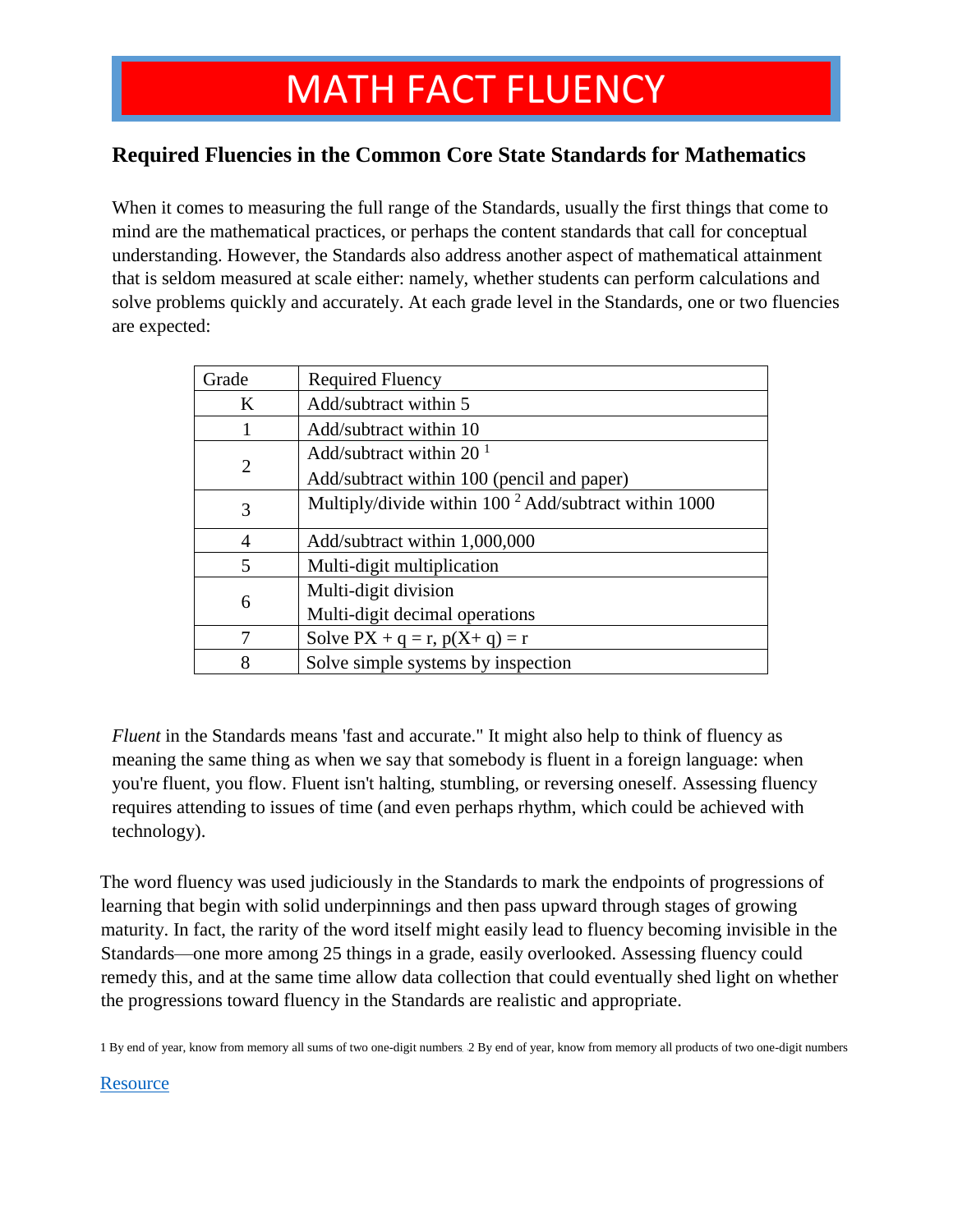## **Addition Fact Strategies**

Grades K-2

| Strategy                                    | <b>Strategy Description</b>                                                         |
|---------------------------------------------|-------------------------------------------------------------------------------------|
| Counting On-<br>One-more-than/Two-more-than | Used when adding 1 or 2 to a given number.                                          |
| Facts with O                                | Used when one of the addends is O especially helpful with story<br>problems,        |
| Doubles                                     | Adding two of the same number together, such as $2+2$ or $8+8$ .                    |
| Doubles $+1$                                | Finding a double hidden in the fact where one addend is one more than<br>the other. |
| Combinations of Ten                         | Grouping the numbers to find expressions that would equal 10.                       |
| Make Ten                                    | Use with addend of 8 or 9 building up to $10 +$ adding on the rest.                 |
| Doubles $+2$<br><b>Two-Apart Facts</b>      | Finding a double hidden in the fact where one addend is two more than<br>the other. |
| Add 10 and take 1 away                      | When an addend is 9, then just add 10 and take 1 away.                              |
| Add 2 and add 2                             | When an added is 4, add 2 and then add 2 again.                                     |

## **Subtraction Fact Strategies**

| Strategy                        | <b>Subtraction Description</b>                                                                                                              |
|---------------------------------|---------------------------------------------------------------------------------------------------------------------------------------------|
| Think Addition                  | Using the known addition fact to solve the subtraction problem.<br>Ex. 13-5 think what goes with 5 to make 13?                              |
| <b>Fact Families</b>            | Think of the fact family to recall the missing number.                                                                                      |
| Build Up Through Ten            | Used when either the subtrahend or minuend is 8 or 9.<br>Ex: 14-9: start with 9 and work up through 10: 9 and 1 is 10 and<br>4 more makes 5 |
| <b>Back Down</b><br>Through Ten | Working backward with 10 as a "bridge". Ex. 15-6, Take<br>5 away from 15 to get to ten. Then take one more away,                            |
|                                 | leaving 9.                                                                                                                                  |